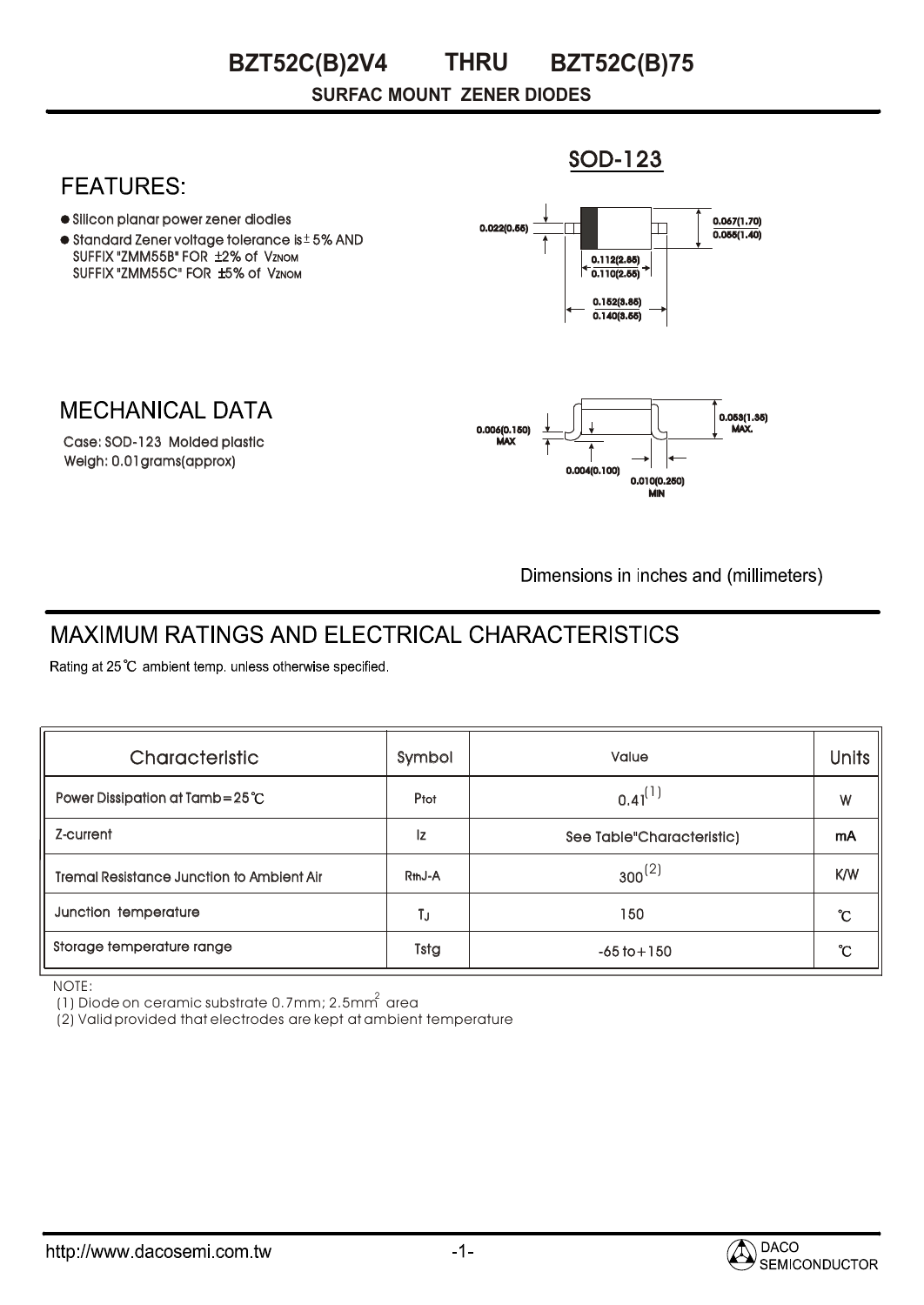|                  | Nominal<br>Zener<br>Voltage<br><b>VZNOM</b> | Nominal<br>Zener<br>Voltage<br>$Vz1$ at lzt | Test<br>Current<br>IZT <sub>(3)</sub> | Maximum Zener Impedance |                              |     | Reverse<br>Voltage       | Admissable Zerer<br>Current <sup>(2)</sup> |                                | Temp. Coeff.<br>Of Zener               |
|------------------|---------------------------------------------|---------------------------------------------|---------------------------------------|-------------------------|------------------------------|-----|--------------------------|--------------------------------------------|--------------------------------|----------------------------------------|
| Device<br>Type   |                                             |                                             |                                       | Rz j at IzT<br>$f=1KHZ$ | $Rz$ j at IzK<br>$F = 1K$ HZ | IzK | at<br>$IR=0.1uA$         | At<br>Iz                                   | At<br>Tamb=45℃  Tamb=25℃<br>Iz | current<br>at Iz=5mA<br>$Vz10^{-4}$ /K |
|                  | Volts                                       | Volts                                       | mA                                    | $\Omega$                | Ω                            | mA  | Volts                    | mA                                         | mA                             |                                        |
| <b>BZT52C2V4</b> | 2.4                                         | 2.28-2.56                                   | 5                                     | 85                      | 600                          | 1.0 |                          |                                            |                                | TYP-1.8                                |
| <b>BZT52C2V7</b> | 2.7                                         | $2.5 - 2.9$                                 | 5                                     | 75(< 83)                | < 500                        | 1.0 | $\overline{\phantom{a}}$ | 113                                        | 134                            | $-9 - -4$                              |
| BZT52C3V0        | 3.0                                         | $2.8 - 3.2$                                 | 5                                     | 80(<,95)                | $500$                        | 1.0 | $\overline{\phantom{a}}$ | 98                                         | 118                            | $-9 - -3$                              |
| BZT52C3V3        | 3.3                                         | $3.1 - 3.5$                                 | 5                                     | 80(<,95)                | < 500                        | 1.0 | $\overline{\phantom{a}}$ | 92                                         | 109                            | $-8 - -3$                              |
| <b>BZT52C3V6</b> | 3.6                                         | $3.4 - 3.8$                                 | 5                                     | 80(<,95)                | $500$                        | 1.0 | $\overline{\phantom{a}}$ | 85                                         | 100                            | $-8 - -3$                              |
| BZT52C3V9        | 3.9                                         | $3.7 - 4.1$                                 | 5                                     | 80(<,95)                | < 500                        | 1.0 | $\overline{\phantom{a}}$ | 77                                         | 92                             | $-7 - 3$                               |
| BZT52C4V3        | 4.3                                         | $4.0 - 4.6$                                 | 5                                     | 80(<,95)                | $500$                        | 1.0 | $\overline{\phantom{a}}$ | 71                                         | 84                             | $-6 - -1$                              |
| <b>BZT52C4V7</b> | 4.7                                         | $4.4 - 5.0$                                 | 5                                     | $70(-78)$               | $500$                        | 1.0 | $\overline{\phantom{a}}$ | 64                                         | 76                             | $-5 - +2$                              |
| <b>BZT52C5V1</b> | 5.1                                         | $4.8 - 5.4$                                 | 5                                     | 30(<60)                 | $<$ 480                      | 1.0 | >0.8                     | 56                                         | 67                             | $-3 - +4$                              |
| <b>BZT52C5V6</b> | 5.6                                         | $5.2 - 6.0$                                 | 5                                     | 10( <sub>40</sub> )     | $<$ 400                      | 1.0 | >1                       | 50                                         | 59                             | $-2$ $-$ + 6                           |
| <b>BZT52C6V2</b> | 6.2                                         | $5.8 - 6.6$                                 | 5                                     | 4.8(< 10)               | $200$                        | 1.0 | >2                       | 45                                         | 54                             | $-1 - +7$                              |
| BZT52C6V8        | 6.8                                         | $6.4 - 7.2$                                 | 5                                     | 4.5(<8)                 | < 150                        | 1.0 | >3                       | 41                                         | 49                             | $+2-+7$                                |
| <b>BZT52C7V5</b> | 7.5                                         | $7.0 - 7.9$                                 | 5                                     | 4(1)                    | $50$                         | 1.0 | >5                       | 37                                         | 44                             | $+3-+7$                                |
| <b>BZT52C8V2</b> | 8.2                                         | $7.7 - 8.7$                                 | 5                                     | 4.5(<7)                 | $50$                         | 1.0 | >6                       | 34                                         | 40                             | +4~+7                                  |
| <b>BZT52C9V1</b> | 9.1                                         | $8.5 - 9.6$                                 | 5                                     | 4.8(< 10)               | $50$                         | 1.0 | >7                       | 30                                         | 36                             | $+5-+8$                                |
| <b>BZT55C10</b>  | 10                                          | $9.4 - 10.6$                                | 5                                     | $5.2 \times 15$         | <70                          | 1.0 | >7.5                     | 28                                         | 33                             | $+5-+8$                                |
| <b>BZT52C11</b>  | 11                                          | 10.4-11.6                                   | 5                                     | 6(<20)                  | <70                          | 1.0 | >8.5                     | 25                                         | 30                             | $+5-+9$                                |
| <b>BZT52C12</b>  | 12                                          | 11.4-12.7                                   | 5                                     | 7( <sub>20</sub> )      | $90$                         | 1.0 | >9                       | 23                                         | 28                             | $+6-+9$                                |
| <b>BZT52C13</b>  | 13                                          | 12.4-14.1                                   | 5                                     | 9(< 25)                 | 110                          | 1.0 | $>10$                    | 21                                         | 25                             | $+7-+9$                                |
| <b>BZT52C15</b>  | 15                                          | 13.8-15.6                                   | 5                                     | 11(< 30)                | 110                          | 1.0 | >11                      | 19                                         | 23                             | $+7 - +9$                              |
| <b>BZT52C16</b>  | 16                                          | 15.3-17.1                                   | 5                                     | 13( <sub>40</sub> )     | 170                          | 1.0 | >12                      | 17                                         | 20                             | $+8-+9.5$                              |
| <b>BZT52C18</b>  | 18                                          | 16.8-19.1                                   | 5                                     | 18(<50)                 | 170                          | 1.0 | >14                      | 15                                         | 18                             | $+8-+9.5$                              |
| <b>BZT52C20</b>  | 20                                          | 18.8-21.2                                   | 5                                     | 20(<50)                 | < 220                        | 1.0 | $>15$                    | 14                                         | 17                             | $+8-+10$                               |
| <b>BZT52C22</b>  | 22                                          | 20.8-23.3                                   | 5                                     | 25(<55)                 | < 220                        | 1.0 | >17                      | 13                                         | 16                             | $+8-+10$                               |
| <b>BZT52C24</b>  | 24                                          | 22.8-25.6                                   | 5                                     | 28(<80)                 | < 220                        | 1.0 | >18                      | 11                                         | 13                             | $+8-+10$                               |
| <b>BZT52C27</b>  | 27                                          | 25.1-28.9                                   | 5                                     | 30(<80)                 | $<$ 250                      | 1.0 | >20                      | 10                                         | 12                             | $+8-+10$                               |
| <b>BZT52C30</b>  | 30                                          | 28-32                                       | 5                                     | 35(<80)                 | < 250                        | 1.0 | >22.5                    | 9                                          | 10                             | $+8-+10$                               |
| <b>BZT52C33</b>  | 33                                          | 31-35                                       | 5                                     | 40(<80)                 | $<$ 250                      | 1.0 | $>25$                    | 8                                          | 9                              | $+8-+10$                               |
| <b>BZT52C36</b>  | 36                                          | 34-38                                       | 5                                     | 40( < 90)               | $<$ 250                      | 1.0 | >27                      | 8                                          | 9                              | $+8-+10$                               |
| <b>BZT52C39</b>  | 39                                          | 37-41                                       | 5                                     | 50(<,90)                | $300$                        | 1.0 | $>29$                    | $\overline{7}$                             | 8                              | $+10 - +12$                            |
| <b>BZT52C43</b>  | 43                                          | 40-46                                       | 5                                     | 60(<100)                | <700                         | 1.0 | $>32$                    | 6                                          | $\overline{7}$                 | $+10-+12$                              |
| <b>BZT52C47</b>  | 47                                          | 44-50                                       | 5                                     | 70(< 100)               | < 750                        | 1.0 | $>35$                    | $5\,$                                      | 6                              | $+10 - +12$                            |
| <b>BZT52C51</b>  | 51                                          | 48-54                                       | 5                                     | 70(< 100)               | < 750                        | 1.0 | $>38$                    | 5                                          | 6                              | $+10 - +12$                            |
| <b>BZT52C56</b>  | 56                                          | 52-60                                       | 2.5                                   | < 135                   | <1000                        | 0.5 | ٠                        |                                            |                                | Type. $+10^{(4)}$                      |
| <b>BZT52C62</b>  | 62                                          | 58-66                                       | 2.5                                   | < 150                   | < 1000                       | 0.5 | $\overline{\phantom{a}}$ | $\overline{\phantom{0}}$                   | $\overline{\phantom{a}}$       | Type. $+10^{(4)}$                      |
| <b>BZT52C68</b>  | 68                                          | 64-72                                       | 2.5                                   | $200$                   | < 1000                       | 0.5 | $\frac{1}{2}$            | $\overline{\phantom{a}}$                   | $\overline{\phantom{a}}$       | Type. $+10^{(4)}$                      |
| <b>BZT52C75</b>  | 75                                          | 70-79                                       | 2.5                                   | $<$ 250                 | < 1500                       | 0.5 | $\overline{\phantom{a}}$ |                                            |                                | Type.+10 $\overline{^{(4)}}$           |

(1)Tighter tolerances available request :

ВZТ52В--- -±2% of Vznoм f,

 BZT52C---- 5% of VZNOM Ĉ,

(2)Vaild provild that electrodes are kept at ambient temperature

(3)Tested pulses tp=5ms

(4)at Iz=2.5mA

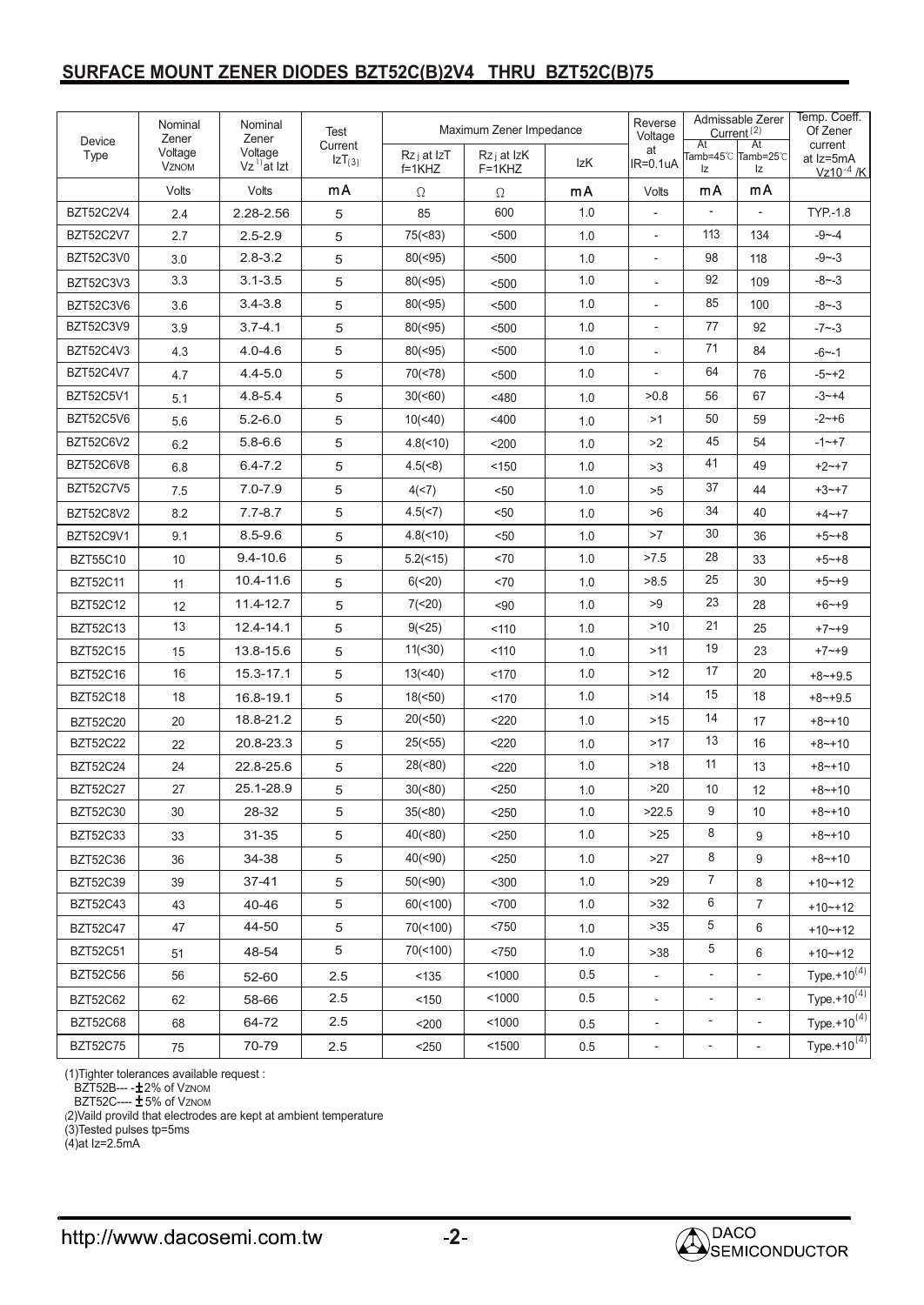

**3**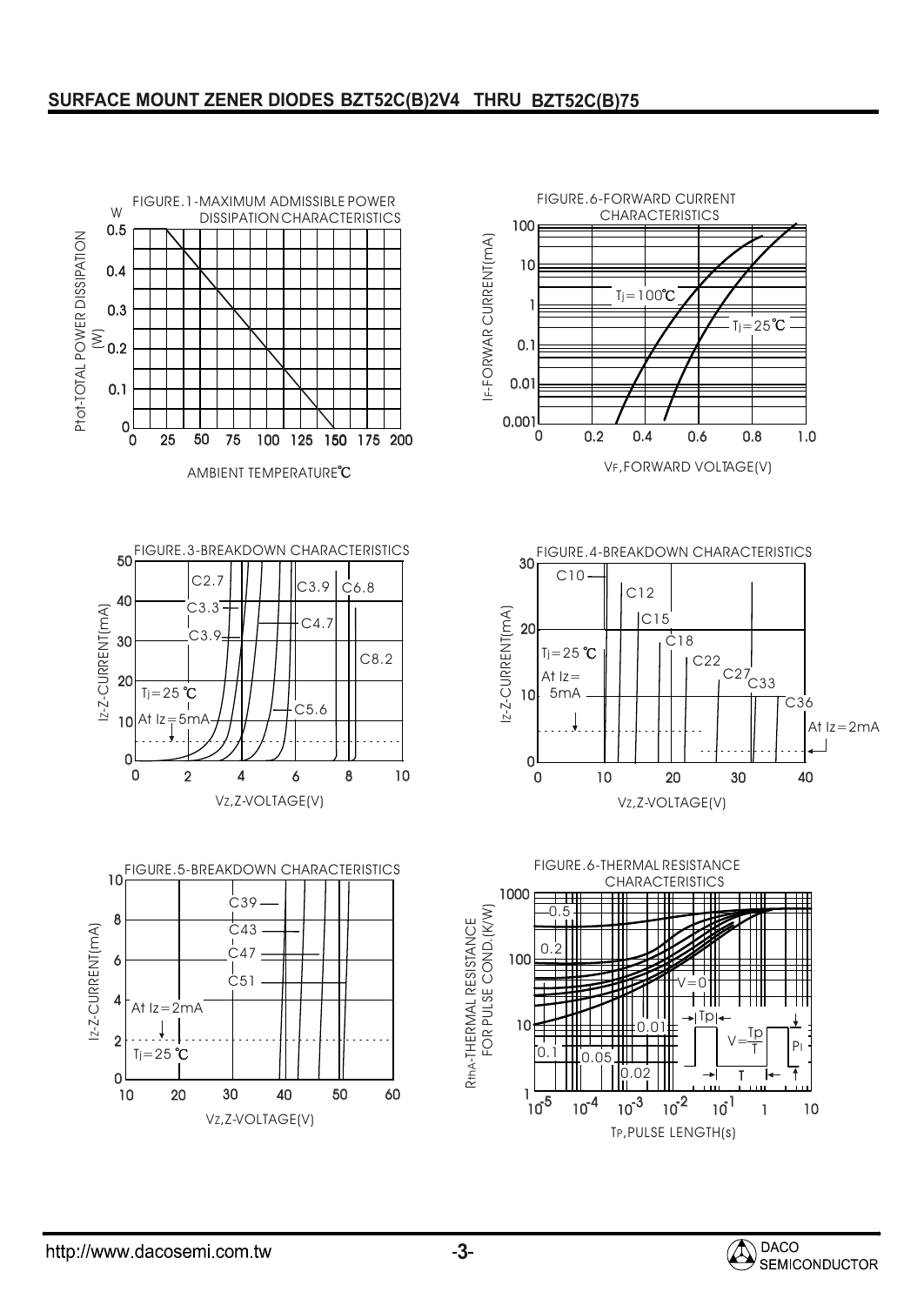